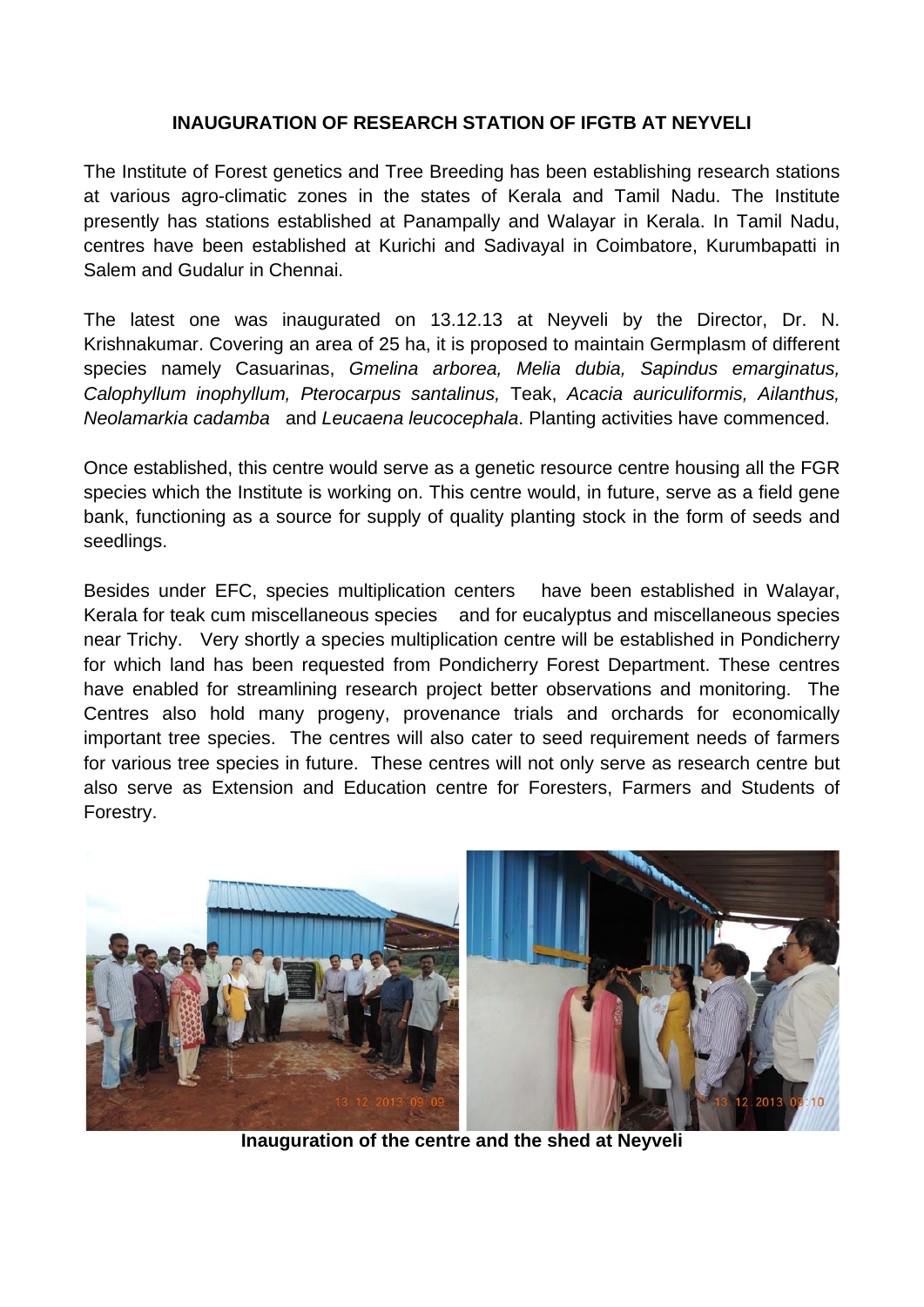

**Director in discussion with Shri R.S. Prasanth, HoD, FLUCC Division and Shri M. Palane, RA II**



**Bhoomi Pooja and planting of first seedling by Director**



**Shri RS Prasanth and Shri T.P. Raghunath, GCR planting seedlings of different species**